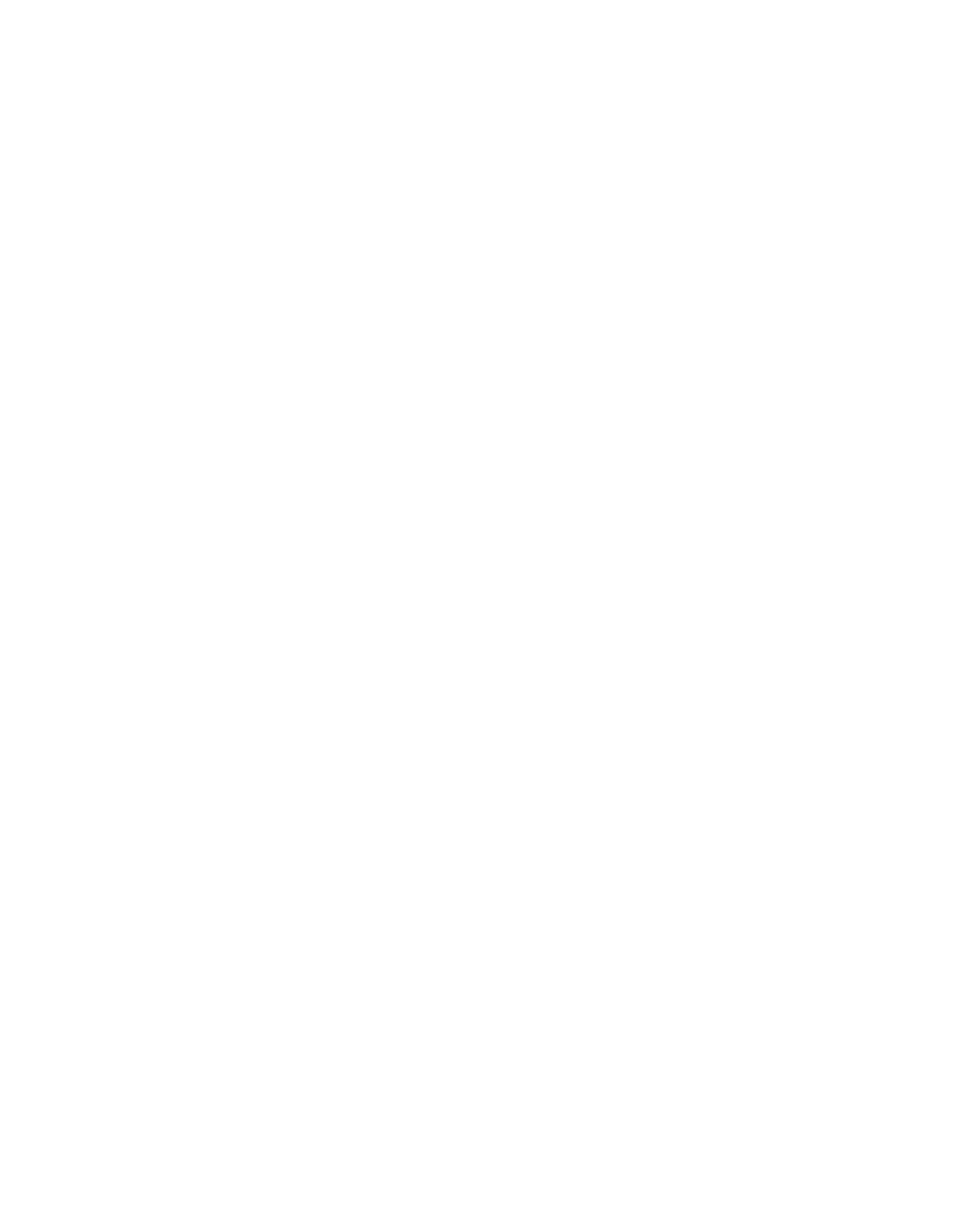# Coded Modulation Design for Finite-Iteration Decoding and High-Dimensional Modulation

Toshiaki Koike-Akino, David S. Millar, Keisuke Kojima, Kieran Parsons

*Mitsubishi Electric Research Labs. (MERL), 201 Broadway, Cambridge, MA 02139, USA. koike@merl.com*

Abstract: We show how to design capacity-approaching LDPC codes under different modulation formats and different decoding methods. With EXIT chart analysis for finite-iteration BICM-ID of various HDM, we achieve 2dB gain from a code optimized for 1D modulation.

OCIS codes: (060.4510) Optical communications, (060.1660) Coherent communications, (060.4080) Modulation.

#### 1. Introduction

Recent advancement of forward error correction (FEC) codes based on low-density parity-check (LDPC) codes [1–6] has convinced us that capacity-achieving performance is no longer idealistic. However, a well-designed LDPC code at a certain condition cannot always perform well for different conditions. Ignoring this reality, one may often use one best-known LDPC code for different high-order modulations, different high-dimensional modulations, different iteration decoders, with and without iterative demodulations (ID), or different fiber plants. In this paper, we emphasize that a significant benefit up to 2dB can be achieved by re-designing LDPC codes for different conditions. In particular, we consider two cases; one is an iteration-dependent design of bit-interleaved coded modulation (BICM) for different number of iterations in belief-propagation (BP) decoding, and the other is a modulation-dependent design of BICM iterative demodulation (BICM-ID) with different high-dimensional modulations (HDM) [7–12].

#### 2. Iteration-Dependent LDPC Code Design for BICM with Finite-Iteration BP Decoding

Good LDPC codes can be typically obtained by designing degree distributions with density evolution (DE) or extrinsic information transfer (EXIT) chart [4]. For example, degree optimization is performed by linear programming for EXIT curve fitting. This methodology works well when the number of BP iterations is very large. The larger number of iterations can lead to better performance in general. However, practical decoders often cannot iterate many times in optical communications because data throughput and power consumption have been extremely high [13]. We first focus on degree optimization via EXIT chart for a finite-iteration BP decoder. Our result suggests that an LDPC code for BICM should be different when the BP decoder changes the maximum number of iterations to control throughput and power consumption. If we do not follow this rule, we may suffer from up-to 1.8dB penalty.

Instead of fitting EXIT curves, we can optimize degree distributions by tracking mutual information updates trajectory at each iteration count of EXIT chart to minimize the required signal-to-noise ratio (SNR), a.k.a. threshold. The results of this iteration-aware LDPC code design are shown in Fig.  $1(a)$ , in which we plot the threshold as a function of the maximum number of BP iterations for check-concentrated triple-weight irregular LDPC codes with a code rate of 0*.*8. The check-concentrated triple-weight LDPC codes [3] were shown to achieve very good performance as mentioned in [4]. Although it is known in [2] that larger maximum degree of variable nodes offers better threshold, the decoder complexity becomes higher. Therefore, we consider the maximum degree of variable nodes below 16 so that high-throughput decoder can be implemented. The LDPC code designed by conventional curve fitting provides the best performance if the decoder can iterate more than 100 times, while the threshold seriously degrades for the cases of fewer iterations. For such fewer iteration decoders, we shall use different irregular LDPC codes. For example, the LDPC code optimized for 8-iteration decoder outperforms the conventionally optimized LDPC code by 1*.*1dB, and the LDPC code optimized for 4-iteration decoder offers 1*.*8dB better threshold. On the other hand, the 4-iteration optimized LDPC code has approximately 0*.*8dB loss from the conventionally optimized LDPC code when the decoder can iterate more than 100 times.

Using progressive edge-growth (PEG) [14], we designed finite-length high-girth parity-check matrix according to the optimized degree distributions. The bit-error rate (BER) performance of those iteration-dependent LDPC codes (whose codelength is 38400) is shown in Fig.  $1(b)$  for finite-iteration BP decoders. Here, we consider dual-polarization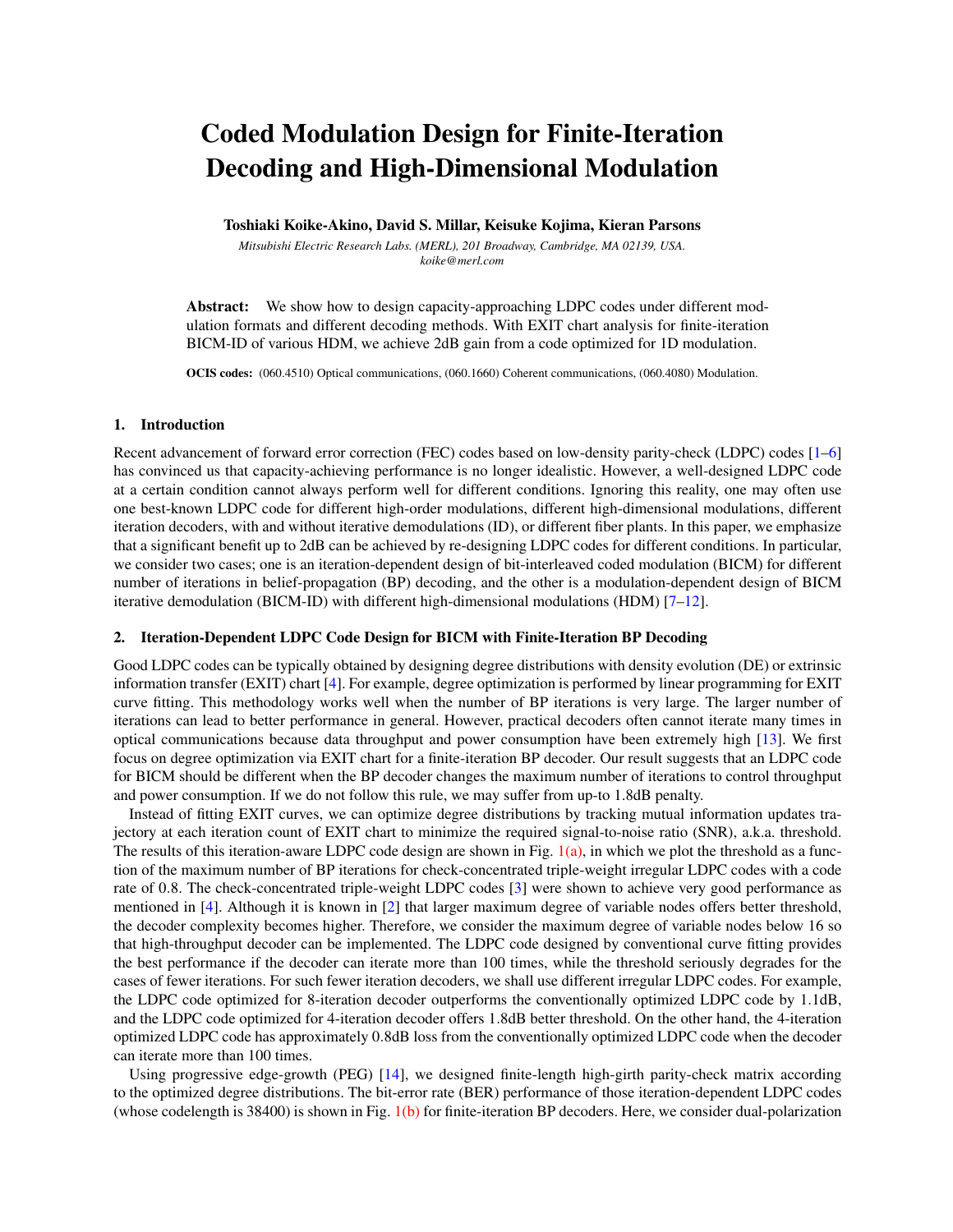

Fig. 1: Iteration-dependent LDPC design for BICM with finite-iteration BP decoding.

quadrature phase-shift keying (DP-QPSK) in back-to-back simulations. As expected in the above-mentioned threshold analysis, the conventionally optimized LDPC code does not perform well for fewer iteration BP decoding, in which the BER slope becomes worse. Our iteration-aware LDPC codes perform much better for each cases. For 8-iteration BP decoder, the required SNR at a BER of  $10^{-8}$  of the conventionally optimized code has a loss of 0.8dB compared to our 8-iteration optimized LDPC code. This gap must be much more significant at a BER below  $10^{-15}$ .

## 3. Modulation-Dependent LDPC Code Design for BICM-ID with High-Dimensional Modulation

We now consider the second example of modulation-dependent LDPC code design for HDM. HDM has received a lot of interest in the community because of its high sensitivity  $[7-12]$ . However, our EXIT chart analysis of lattice packing in [11] showed that higher dimensionality cannot always provide higher mutual information, while higher improvement is expected with *a priori* information. This implies that we may need BICM-ID to fully exploit the increased dimensionality. It is because such a lattice-packed HDM just maximizes the minimum Euclidean distance and labeling problem is hard to solve for BICM. We again exemplify that one LDPC code optimized for 1D modulation is no longer optimal for HDM with BICM-ID.

With EXIT chart analysis of various HDM based on sphere-cutting lattice  $[10,11]$ , we optimized degree distributions of LDPC codes. The threshold analysis of those optimized degree distributions is shown in Fig.  $2(a)$ , where threshold penalty from Shannon limit is presented as a function of dimensionality for two cases of BICM and BICM-ID. Here, we again considered check-concentrated triple-weight LDPC codes, whose maximum degrees of variable nodes are below 16. For BICM-ID, we used a methodology proposed in [4], in which EXIT curves of variable-node decoder is combined with that of demodulator. As shown in this figure, higher dimensionality may improve the threshold for the case of 1bit-per-symbol HDM with a code rate of 8*/*9. Note that the threshold gap between BICM-ID and BICM for 24 dimensions (24D) is approximately 1dB. More importantly, when we use higher-order HDM, the threshold degrades with the increased dimensionality for BICM (not BICM-ID). Although higher order modulations even without HDM approach Shannon limit if lower code rates are available, the decoder complexity per information bit can be larger for low-rate LDPC codes.

Sometimes, one LDPC code optimized for 1D modulation is also used for HDM either with BICM or BICM-ID. However, if we do not use different LDPC codes depending on BICM or BICM-ID, we may need to pay some penalties. We show post-FEC BER performance of 24D block-coded modulation [10] in Fig. 2(b), where we use 32 iterations in BP decoding for two LDPC codes (designed by PEG for a codelength of 38400 and a code rate of 8*/*9); one is the degree distribution [3] designed for BICM and the other is our optimized degree distribution designed for BICM-ID